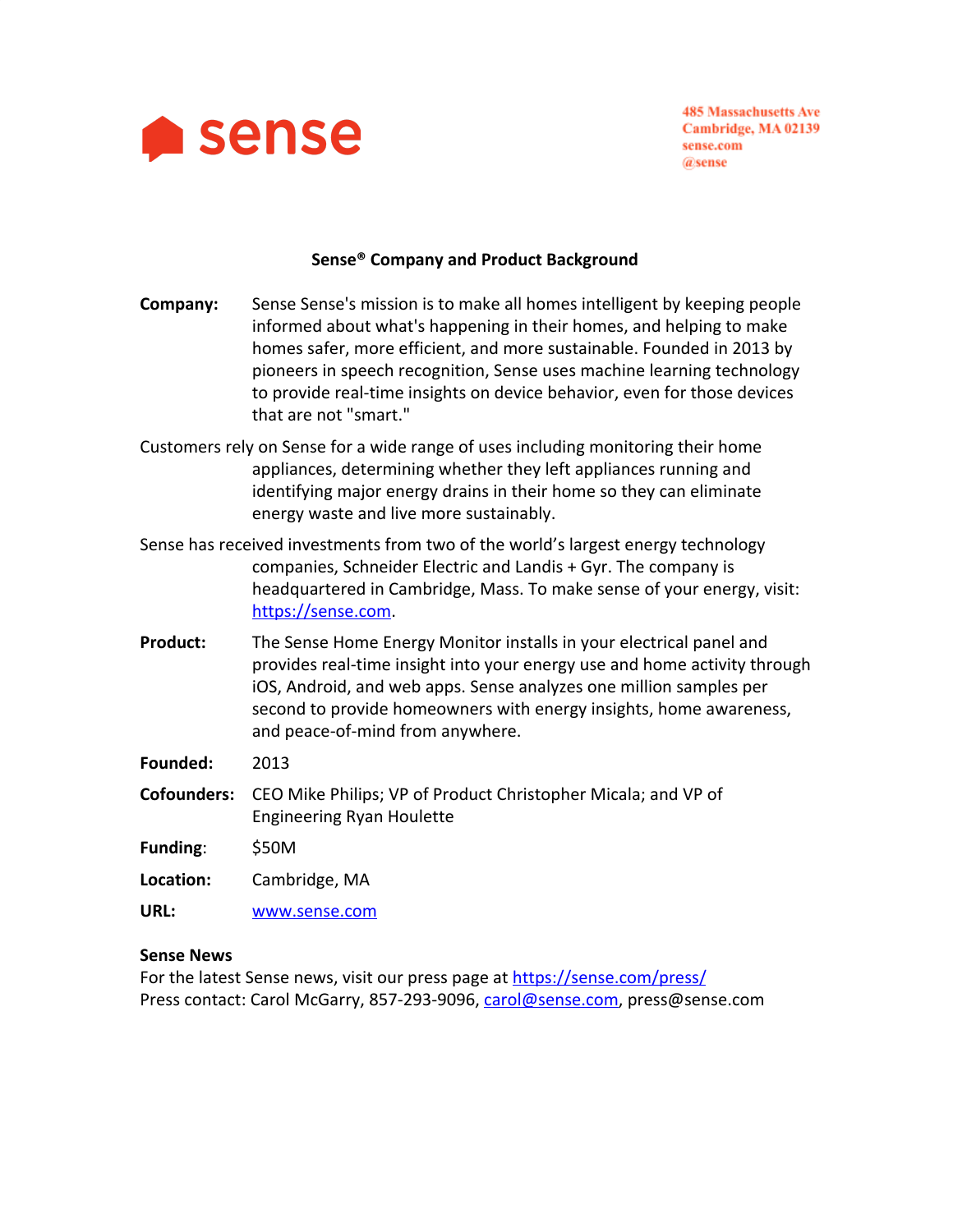#### **Sense Product Overview**

The Sense ([www.sense.com](http://www.sense.com/)) energy monitor answers the questions: "What's using energy in my home?" and "How can I lower my utility bill?" Sense is like a fitness tracker for your home, tracking your home's energy usage so you can save money. In the Sense app, you can see what's on, what's off, and how much energy you're using and where you're wasting it. You'll gain a new understanding of your home's activity and can identify ways to reduce your energy expenses. Sense shows your usage right now, and how much it costs daily, weekly, and monthly. With Sense's insights, you can set goals to save money while making your home more efficient, safer and more sustainable.

Sense installs easily in the home's electrical panel and uses innovative machine learning to identify devices by their energy signatures and track their activity. For example, in the Sense app, you'll see if you turned off the clothes dryer before leaving the house and can set alerts to tell you if the coffeemaker is still on. Sense tracks both smart and "dumb" devices in real time, so you know when your garage door opens or the microwave turns on.

## **What Can You Do with Sense?**

- **Track energy use over time** -- Set goals and monitor your progress through the month to stay on track.
- **Identify sources of energy waste** -- Find energy hogs, identify vampire, always-on loads, and see how much they're costing you.
- **Keep tabs on your home** With the Sense app, you can check if the oven was left on, or the iron was unplugged before you left the house.
- **Set device-level notifications** -- Set alerts for when the garage door opens, the sump pump turns on, or when the dryer's done.

# $2:41$ Fridge Washer **Dryer** Oven  $*3,385$ <sub>W</sub> **TODAY** 5:54 PM Dryer turned on 5:36 PM  $\bullet$ Microwave was on for 2 minutes  $4.54 \mu$  $\bullet$ was on for 24 minutes пH

#### **How Sense Works**

Sense listens. Every electrical device has a unique electronic signature — its own voice. The Sense home energy monitor listens to those voices through current sensors in your home's electric panel. Sense records energy a million times per second, providing the most detailed, real-time view of the home's activity. Sense's advanced machine learning detection algorithms work to distinguish one appliance from another — to recognize each individual voice. Over time, more and more devices are being discovered as the Sense community grows. See <https://sense.com/technology.html>for more details about device detection.